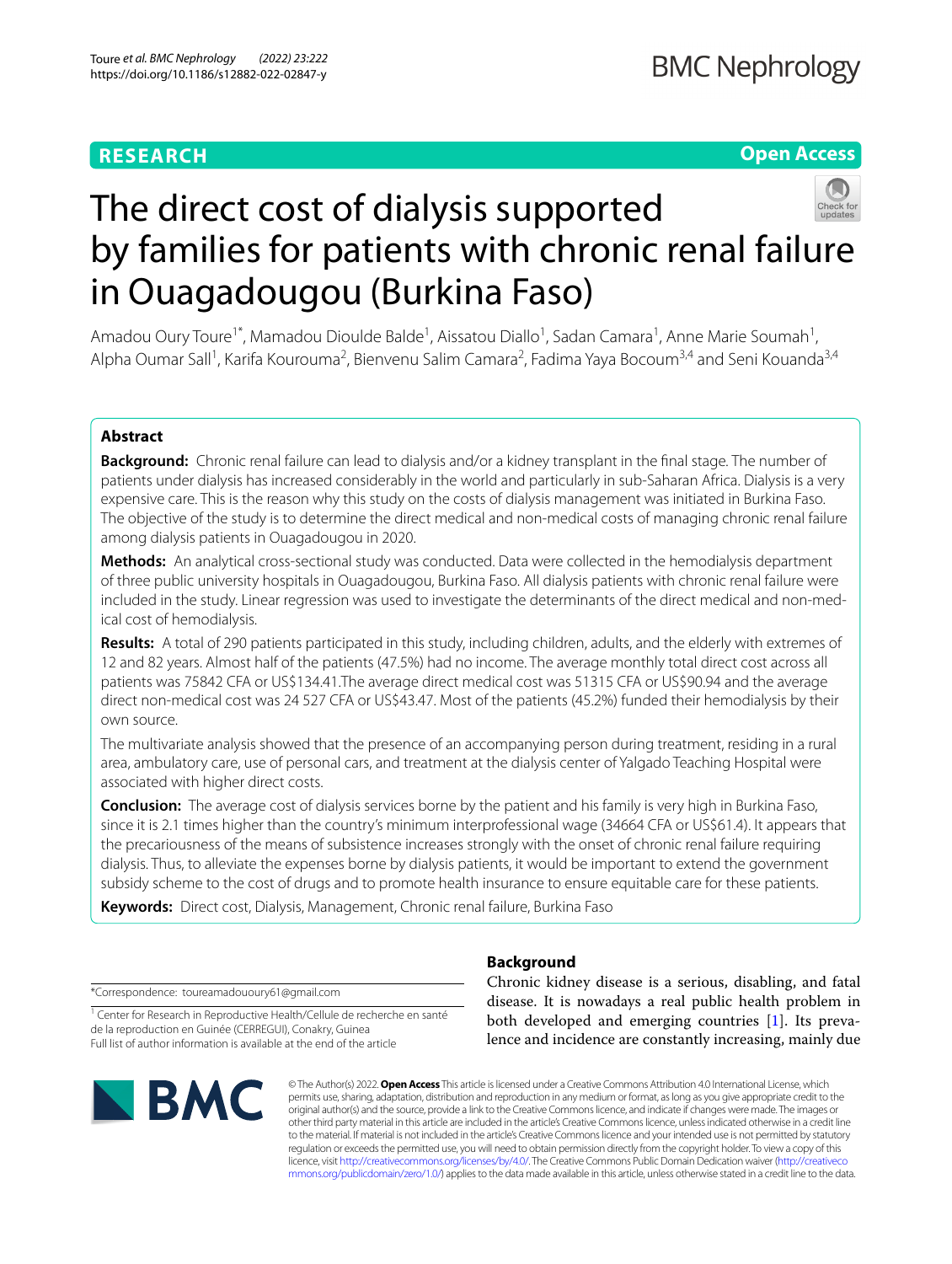to the aging of the population and the increase of metabolic pathologies that damage the kidneys, including diabetes and hypertension  $[2]$  $[2]$ . The number of patients under dialysis has increased dramatically worldwide, including sub Saharan Africa [[3](#page-8-2)].

In developed countries, the costs of chronic kidney disease management are generally supported through health insurance mechanisms; these costs vary according to the treatment method  $[4-6]$  $[4-6]$  $[4-6]$ . In France, the overall cost supported by the health insurance system amounted to 2.1 billion euros in 2005 [\[7](#page-8-5)]. While in Switzerland the treatment of chronic kidney disease by hemodialysis costs approximately  $\epsilon$ 80000 per patient per year [[8\]](#page-8-6). In the Netherlands the annual non-healthcare cost has (costs related to lost productivity) been estimated at  $€8284$ (standard deviation (SD):  $\epsilon$ 14266) for transplant patients and  $\epsilon$ 23,488 (SD:  $\epsilon$ 39434) for dialysis patients [\[4](#page-8-3)]. In South Korea, the average annual cost of hemodialysis (Cost of care delivery, cost of drugs and cost of patient transportation) was  $634554$  per patient [\[9](#page-8-7)]. In the United States of America, this cost represents nearly 7.1% of the total Medicare costs [[10\]](#page-8-8)

A comparative study in Algeria between the private and public sectors on the evaluation of hospital costs for the management of chronic end-stage renal disease reported that the average cost of care for chronic renal failure is signifcantly higher in private than in public facilities, with 1313.4 and 2800.11 US dollars respectively [\[11](#page-8-9)]. Direct payment (especially fee-for-service) is the most common method of payment in Africa and is a real barrier to access to care because it reduces utilization of services [\[3](#page-8-2)].

Based on previous studies on the costing of chronic kidney disease management, evidence has been generated. This evidence highlighted the different costs borne by health insurance, patients, and public and private facilities in Africa [[2](#page-8-1), [4,](#page-8-3) [7,](#page-8-5) [12](#page-9-0)]. However, due to the fact that there are few studies on this topic in Africa, particularly in the case of Burkina Faso, where renal dialysis is subsidized by the government, no data have been reported in the literature on the direct medical and non-medical costs borne by households. The lack of knowledge of these costs can lead to inequality and inaccessibility of care for patients.

The objective of this study was to determine the direct cost of managing chronic renal failure among dialysis patients, from the perspective of patients and families in Ouagadougou in 2020. It is related to direct medical and non-medical costs by focusing on the estimation of different costs, patient revenue sources and factors afecting the cost of management.

## **Study setting**

Burkina Faso is located in the Sahelian region of West Africa. It has an area of  $274,200$  km2. The country is administratively divided into 13 regions, 45 provinces, 351 communes, and 8000 villages. It has an agro-pastoral vocation. Agriculture and livestock employ 86% of the active population and provide 30% of Gross Domestic Product (GDP) and 80% of export earnings. The population growth rate is  $3.1\%$  [[13,](#page-9-1) [14\]](#page-9-2). According to the Human Poverty Index in 2009, Burkina Faso was ranked 131st out of 135 countries with an estimated GDP per capita of US\$1124. The majority of its population, 81.2%, lives below the poverty line (US\$2 per day) and 46% below the national poverty line [\[15](#page-9-3)].

The Burkinabe population is predominantly young, with 59% under the age of 20 [[14\]](#page-9-2).

The health system in Burkina Faso has two organizations (administrative and operational). The administrative organization includes the central, intermediate (13 Regional Health Directorates), and peripheral (63 Health Districts) levels; the operational organization includes the frst level, which is composed of the Social Promotion Health Centers and the Medical Centers, the second level which includes the District hospital, the Regional Hospital Centers and the third level which is the University Hospital Center [\[16](#page-9-4)].

## **Methods**

## **Study design and period**

The present study was cross-sectional and analytical, based on individual interviews with patients in the health facilities. Data collection was carried out from July to August 2020.

## **Study sites**

This study took place in the three public hemodialysis departments of Ouagadougou, namely those of Yalgado Ouedraogo, Tingandogo, and Bogodogo Teaching Hospitals. These departments were chosen because they are the main reference management centers for renal pathologies in the whole country.

## **Study population**

Our study included all patients with chronic end-stage renal disease who had completed at least one month of dialysis, whether or not they were hospitalized in one of the three university hospitals (Yalgado Ouedraogo, Tingandogo and Bogodogo).

The criteria for non-inclusion in this study were:

– Not giving consent to participate in the study,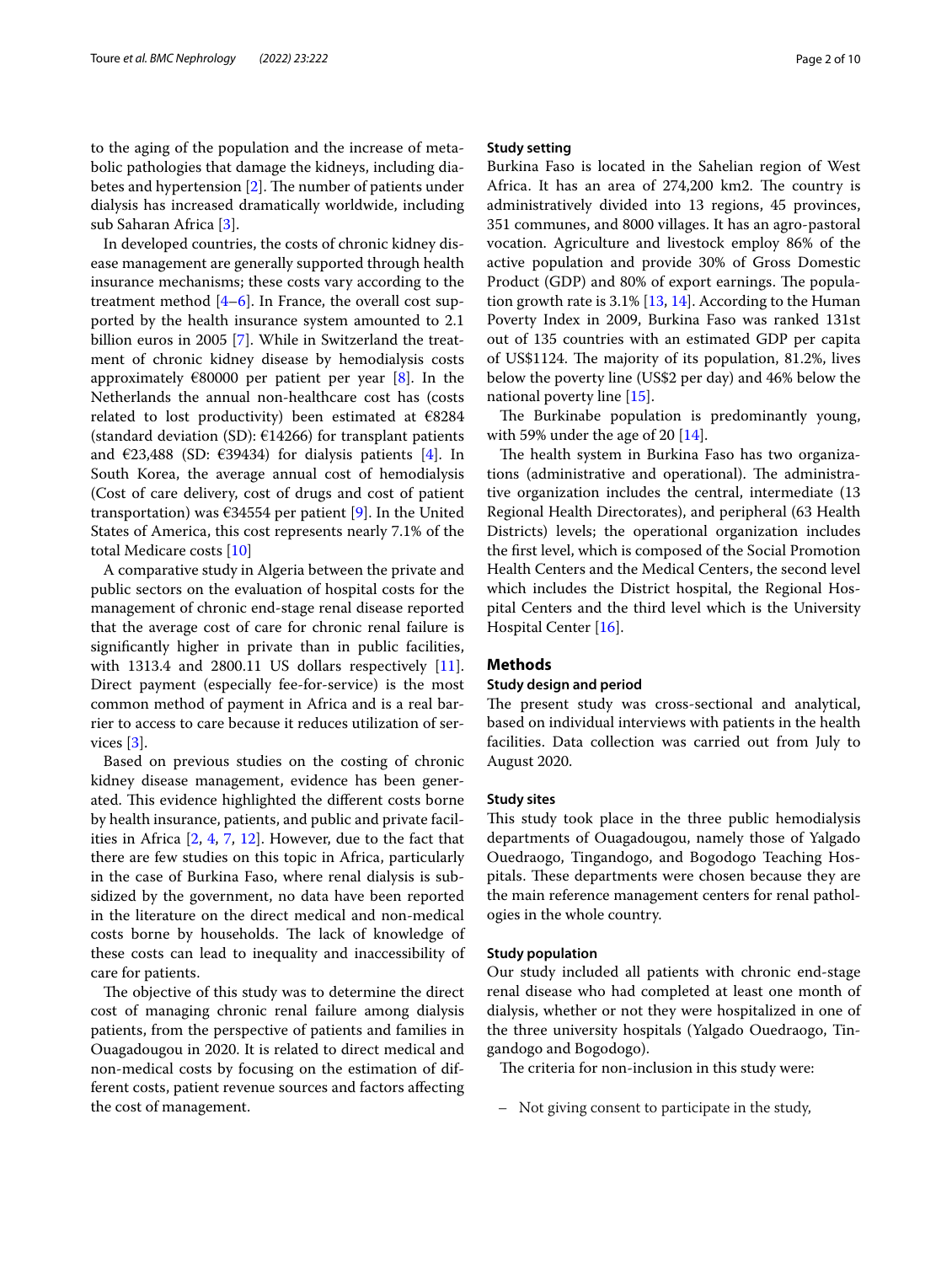- Being a patient under dialysis but has lost his/her invoice for medication, examinations, hospitalization, or consultation,
- Being a patient under dialysis with a deteriorated general condition, and with no present accompanying person,
- Being a patient with unusable data (medical records, health booklet)
- Being patient with a mental disorder.

## **Study variables**

These include a dependent variable and independent variables.

The average monthly direct cost of dialysis is the dependent variable. It is a quantitative variable, expressed in CFA francs. It is the sum of direct medical and nonmedical cost. The direct medical cost is the sum of consultation cost, drug costs, laboratory test cost, imaging cost, and hospitalization cost. The direct non-medical cost includes the cost of transportation, food, water, beverages, telephone credits, and fuel. The 17 independent variables included age, gender, education level, marital status, occupation, origin, source of care funding, patient income level, comorbidity, duration of treatment, number of hemodialysis sessions per week, home-hospital distance, means of travel, household size, name of the university hospital, patient accompaniment, residence, and hospitalization.

## **Data Collection**

Data were collected using a structured questionnaire. The data collection team comprised the principal investigator three medical students. They were trained for two days on: ethical aspects, the defnition of direct medical and non-medical cost, flling in the expenditure tables, and post-dialysis complications. The questionnaire was then pre-tested for validation. Cost collection was based on evidence of receipts and/or invoices. The interviews were conducted in French and in three local languages of Burkina Faso (More, Foulfoulde, Dioula).

#### **Data analysis**

Data were entered using Epidata software, then exported to Stata 15 software for analysis. Descriptive statistics were performed for socio-demographic characteristics. Pearson chi-square and Fisher's exact test were used to compare categorical variables. The Kruskal-Wallis test was used for continuous quantitative variables with skewed distributions to compare group means and categories. We used linear regression to search for determinants of direct medical and non-medical cost of dialysis has a significance level set at  $p<0.05$ . Coefficients were reported with p-values and 95% confidence intervals. The modeling was done in several steps. First, we performed a Mackinon's Fe test to check the linear versus a logarithmic form of the variables. This test oriented us towards the log. Thus, we logged the dependent variable (direct medical and non-medical cost) and all quantitative variables that did not have a normal distribution. A univariate top-down regression allowed us to select the variables likely to be included in the model. This allowed us to exclude some variables.

The multi-collinearity test was performed between the independent variables that were signifcantly associated with the dependent variable in the univariate regression. All the multicollinearity tests were less than 10, suggesting the absence of collinearity between the variables. Subsequently, we performed a multivariate analysis by progressively introducing the independent variables that had been signifcantly associated with the dependent variable in the univariate analysis and selected after the multicollinearity test. In the same framework of analysis, the multivariate regression model was estimated using the robust Ordinary Least Squares estimator to correct potential heteroscedasticity biases that could afect the normal distribution of residuals and create statistical biases at the same time. Each time we introduced a new variable, we checked the number of observations, the p-value, and the R-squared of the model. The Ramsey reset test was performed to check the specifcation of the model. Finally, we proceeded to the recovery of the residuals, then the verifcation of their normalities by the nonparametric test of Kolmogorov Smirnov, then the test of Anderson-Darling, and a graphic test for an illustration.

## **Results**

Table [1](#page-3-0) shows that 290 patients participated in the study including children, adolescents, adults, and the elderly. The mean age of the study population was  $44.3 \pm 14$  years with extremes of 12 and 82. The age range of  $34$  to  $44$ years was the most frequent. Females represented 40.3%. The most represented socio-professional category was the unemployed (26.2%), followed by housewives (18.3%). Those with no income represented 47.5%. Patients with secondary education represented 42.0%.

## **Frequency of dialysis per week, monthly direct cost and source of funding**

More than half of the patients (55.86%) had an average of 2 dialysis sessions per week  $[95\% \text{ CI} = 1.628126;$ 1.764978], contrary to the usual recommendations of 3 sessions per week in end-stage renal disease.

Overall, the monthly average of direct cost was 75842 CFA (US\$ 134.41) ranging from 2800 CFA (US\$ 5.00) to 1117200 CFA (US\$ 180.06). In the analysis of direct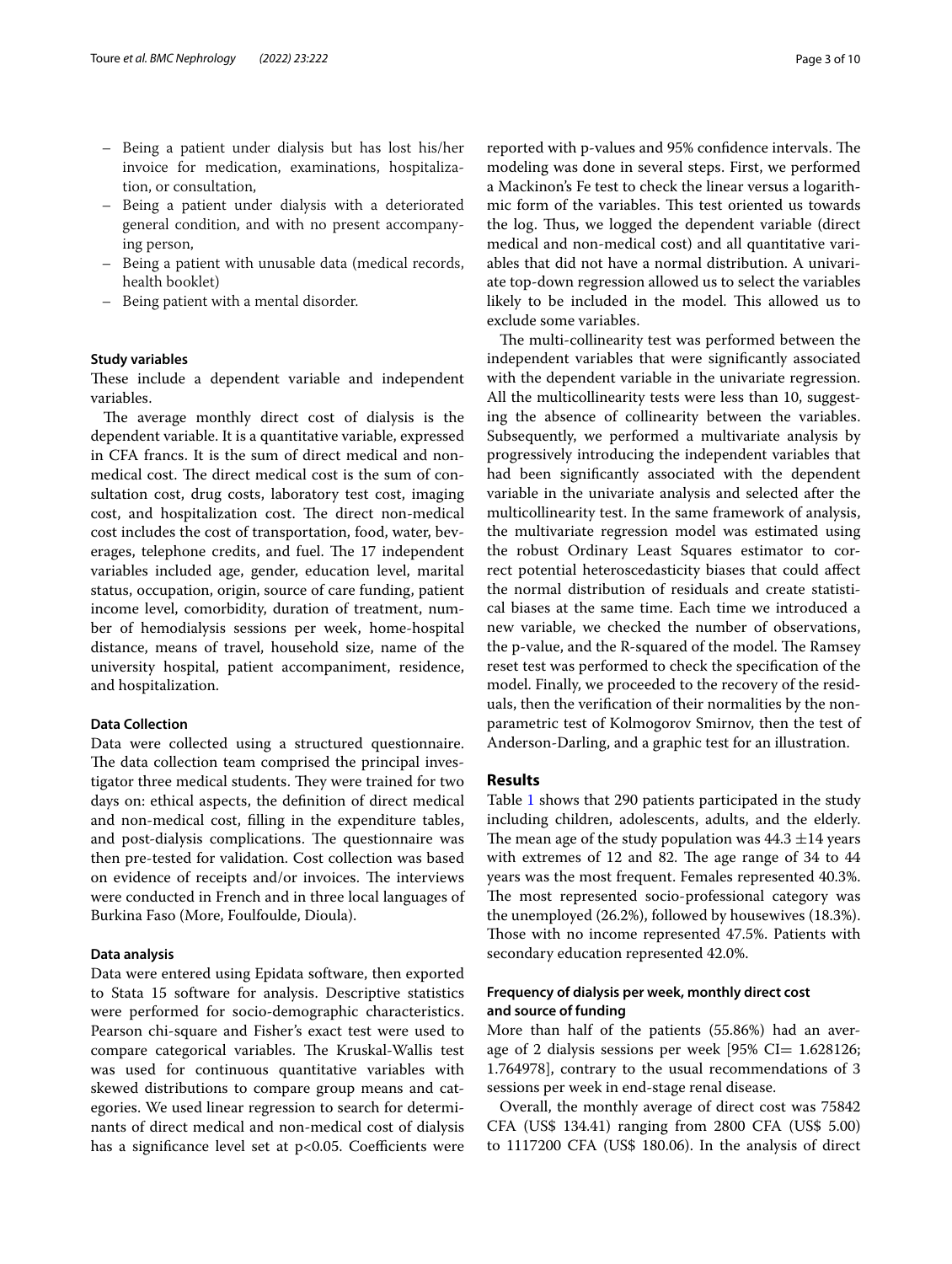<span id="page-3-0"></span>**Table 1** Socio-demographic and socioeconomic characteristics

|                                       | Number | %    |
|---------------------------------------|--------|------|
| Age (Years)                           |        |      |
| $12 - 22$                             | 13     | 4,5  |
| $23 - 33$                             | 60     | 20,7 |
| 34 - 44                               | 77     | 26,6 |
| $45 - 55$                             | 73     | 25,2 |
| $56 - 66$                             | 49     | 17   |
| 67 and over                           | 18     | 6,2  |
| Sex                                   |        |      |
| Male                                  | 173    | 59,7 |
| Female                                | 117    | 40   |
| Occupation                            |        |      |
| Public sector                         | 50     | 17,2 |
| Private sector                        | 35     | 12,1 |
| Self employement                      | 37     | 12,8 |
| Students/pupils                       | 18     | 6,2  |
| Housewives                            | 53     | 18,3 |
| Retired                               | 21     | 7,2  |
| Unemployed                            | 76     | 26,2 |
| <b>Marital status</b>                 |        |      |
| Singles                               | 6      | 2,1  |
| Married                               | 186    | 64,1 |
| Divorced / Widowed                    | 61     | 21,0 |
| Concubinage                           | 37     | 12,8 |
| <b>Education level</b>                |        |      |
| Not schooling                         | 50     | 17,2 |
| Primary                               | 46     | 15,9 |
| Secondary                             | 122    | 42,1 |
| University                            | 52     | 18   |
| Schooling in arabic language          | 20     | 7    |
| Income periodicity                    |        |      |
| No income                             | 139    | 47,6 |
| Daily                                 | 33     | 11,4 |
| Monthly                               | 102    | 35,2 |
| Trimestrial                           | 12     | 4,1  |
| Annual                                | 5      | 1,7  |
| Level of income                       |        |      |
| No income                             | 139    | 47,9 |
| Lower than the minimum salary (34 664 | 32     | 11,0 |
| Fcfa)                                 |        |      |
| 34 664 to 100 000 Fcfa                | 31     | 10,7 |
| 100 000 to 300 000 Fcfa               | 66     | 22,8 |
| 300 000 to 500 000 Fcfa               | 15     | 5,2  |
| 500 000 Fcfa and More                 | 7      | 2,4  |

The mean age of the study population was  $44.3 \pm 14$  years with extremes ranging from 12 to 82

medical cost borne by patients (including consultation, para-clinical examinations, hospitalization, medication, and consumables), the average monthly cost was 51315 CFA (US\$ 90.94) (p-values= 0.000), with a variation depending on the number of sessions performed per week Table [2.](#page-4-0) As for the average direct non-medical cost (transportation, food, fuel, and miscellaneous), it amounted to 24527CFA (US\$ 43.47) with signifcant variations from a hospital to another (p-values = 0.000). The direct non-medical cost represented half of the total direct cost.

As Table [2](#page-4-0) shows, 45.2% of patients paid for their dialysis sessions from their own funds. Financial support from parents represented 32.8% and from children 14.5%. Other important funding sources were friends, colleagues, and associations. Private insurance coverage was only 1.4%.

The costs of care disaggregated by patient socio-demographic characteristics are presented in Table [3](#page-5-0).

Breakdown of costs according to patients' socio-demographic and socio-economic characteristics

The breakdown of costs according to the socio-demographic and economic characteristics of the patients (age, sex, occupation, education, place of residence) showed that the difference was statistically significant  $(P<0.05)$  in the components: age, occupation, education and place of residence.

The financial burden is higher for people aged 67 and over. Indeed, the elderly spend 1.5 times more than young people aged 12 to 22 years (respectively 91,607,778 for people aged 67 years and over and 61,528,769 for children and young people aged 12 to 22 years). This difference was statistically significant with  $P = 0.03$ .

In the occupational component, retirees and private employees had a higher average expenditure followed by the disabled. This result was statistically significant at  $P=$ 0.00.

Patients with a higher level of education spend twice as much for their dialysis as those with no education (108,125.46 FCFA and 53,777.54 FCFA respectively) and this result was statistically significant  $P = 0.00$ .

However, the variation by gender does not show a statistically signifcant diference between men and women.

## **Factors associated with the direct cost of managing dialysis patients**

Table [4](#page-6-0) on univariate linear regression shows that occupation, income, companionship for care, distance, and patient age are statistically associated with dialysis management direct cost. However, after the multivariate analysis, companionship, residence, mode of care, means of travel, and place of care were independently associated with the dialysis management direct cost. Indeed, patients living in rural areas spent 33% more money on hemodialysis than those living in urban areas (coeffcient: 0.338; 95% CI [0.108; 0.567]. As for the mode of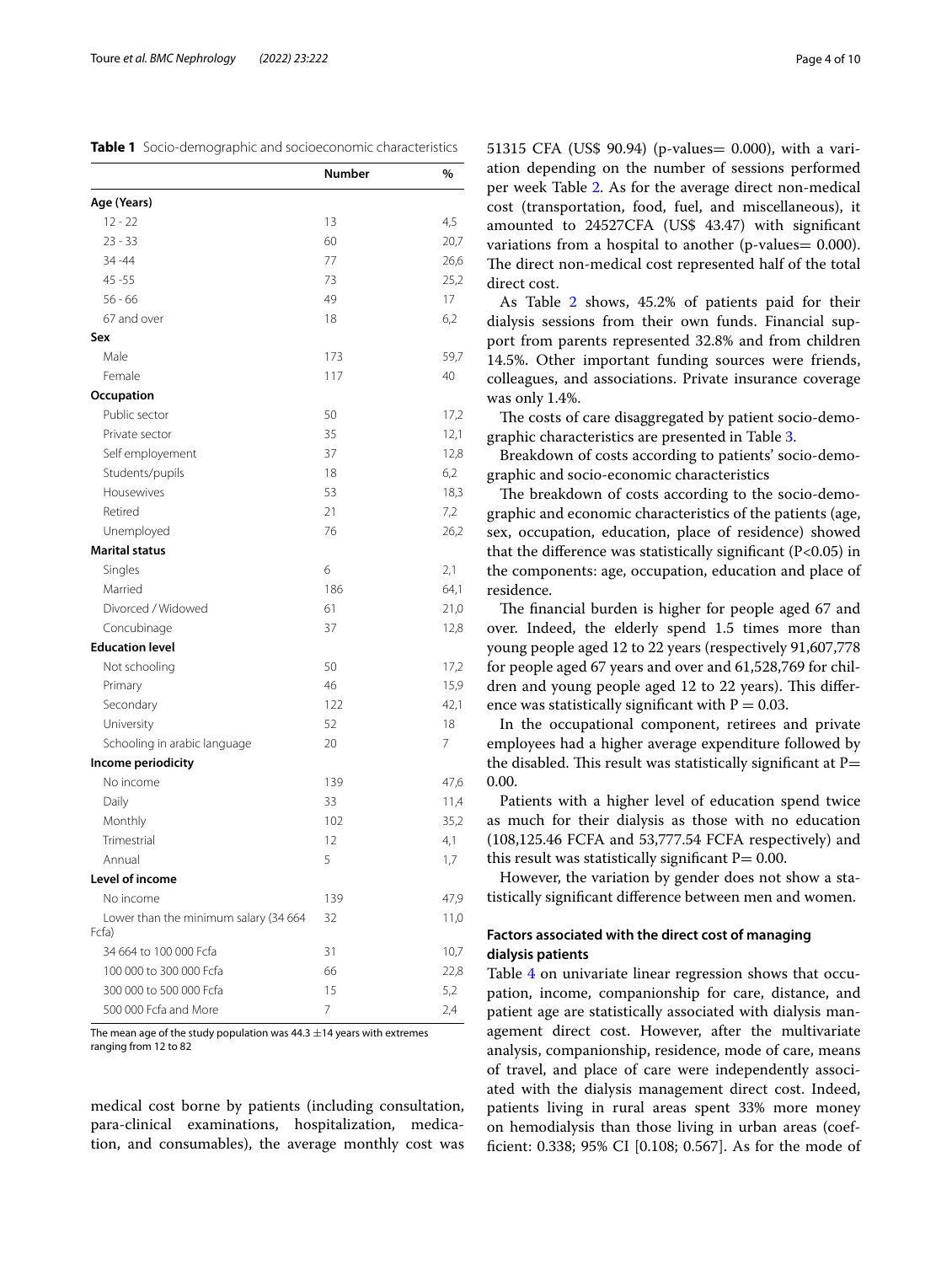<span id="page-4-0"></span>

| Table 2 Frequency of dialysis per week, monthly direct cost and source of funding |  |
|-----------------------------------------------------------------------------------|--|
|                                                                                   |  |

| Dialysis sessions per week                                 |                      |                |                      |
|------------------------------------------------------------|----------------------|----------------|----------------------|
| Number of sessions                                         | %                    | Standard-Error | IC 95%               |
|                                                            | 37,24                | 2,8            | [31,83; 42,98]       |
| $\overline{2}$                                             | 55,86                | 2,9            | [50,06;61,50]        |
| 3                                                          | 6,90                 | 1,4            | [4,48;10,47]         |
| Monthly direct costs of dialysis by number of sessions     |                      |                |                      |
| Average cost of dialysis by number of sessions<br>per week | Average cost in FCFA | Standard-Error | IC 95%               |
|                                                            | 59507.37             | 3462.735       | [52691.99; 66322.75] |
| $\overline{2}$                                             | 77 829.265           | 4821.571       | [68339.42; 87319.11] |
| $\overline{2}$                                             | 147 953.9            | 52779.27       | [44073.41; 251834.4] |
| <b>Total</b>                                               | 75842.121            |                | [66380; 85304]       |
| Non parametric test of Kruskall - Wallis                   | Chi <sub>2</sub>     | 9.995          |                      |
|                                                            | p-value              | 0.0068         |                      |
| Sources of funding                                         |                      |                |                      |
|                                                            |                      | Number         | $\%$                 |
| Himself                                                    |                      | 131            | 45,2                 |
| Relatives                                                  |                      | 95             | 32,8                 |
| Childrens                                                  |                      | 42             | 14,5                 |
| Friends                                                    |                      | 14             | 4,8                  |
| Others                                                     |                      | 7              | 2,4                  |
| Insurance                                                  |                      | $\overline{4}$ | 1,4                  |
| Social assistance                                          |                      | 4              | 1,4                  |
| Employer and collaborators                                 |                      | 1              | 0,3                  |

medical follow-up, patients who were not hospitalized spent 50% less money on their hemodialysis than hospitalized patients (coefficient:  $-0.513$ ; IC 95%  $[-0.740;$ -0.286]. Patients using motorcycles to get to the place of care spent 48% less money than patients who traveled by private cars. Those who used means other than taxi and motorcycle spent more than one time less than those who traveled by personal car. Patients who received care at the Bogodogo Teaching Hospital spent 49% less than those who received care at the Yalgado Ouedraogo Teaching Hospital.

## **Discussion**

Our study on the evaluation of the dialysis management direct cost reveals that the fnancial burden on patients under dialysis remains high despite the subsidy from the Burkinabe government.

## **Direct costs**

The monthly average direct cost borne by patients is 75842 CFA (134.41 US\$); this equal to a yearly average cost of 910104 CFA (1613 US\$). Compared to the guaranteed minimum wage 34664 CFA, this average cost remains very high in the Burkinabe context. Indeed, this direct cost has a non-medical component outside the health facility (transportation, catering, communication costs, etc.) which constitutes half of the cost paid by the patient. In addition, direct medical costs such as examinations, specialist drugs (diuretics) are very high, especially in private drug stores. This cost, therefore, constitutes a fnancial barrier to access patients' access to care. A study carried out in the city of Kinshasa (Democratic Republic of Congo) in a nonsubsidized context reported an annual average cost of hemodialysis of US\$28,280, i.e. 22 times higher than the direct cost in Burkina Faso  $[17]$  $[17]$ . This low direct cost of hemodialysis found in our context compared to that of the Democratic Republic of Congo could be explained by several factors such as the existence of a subsidy for dialysis in Burkina Faso, the fact that patients do not perform all check-ups and also-they select the drugs to be purchased because of their limited resources.

Other studies have estimated both direct and indirect cost of dialysis. For example, in Iran the estimated total cost of each hemodialysis session was about 74 US\$ and the annual cost per patient was 11549 US\$ [[12\]](#page-9-0). A study reported that in Brazil the average total cost per patient-year is US\$ 28570 for hemodialysis [[5\]](#page-8-10). In Saudi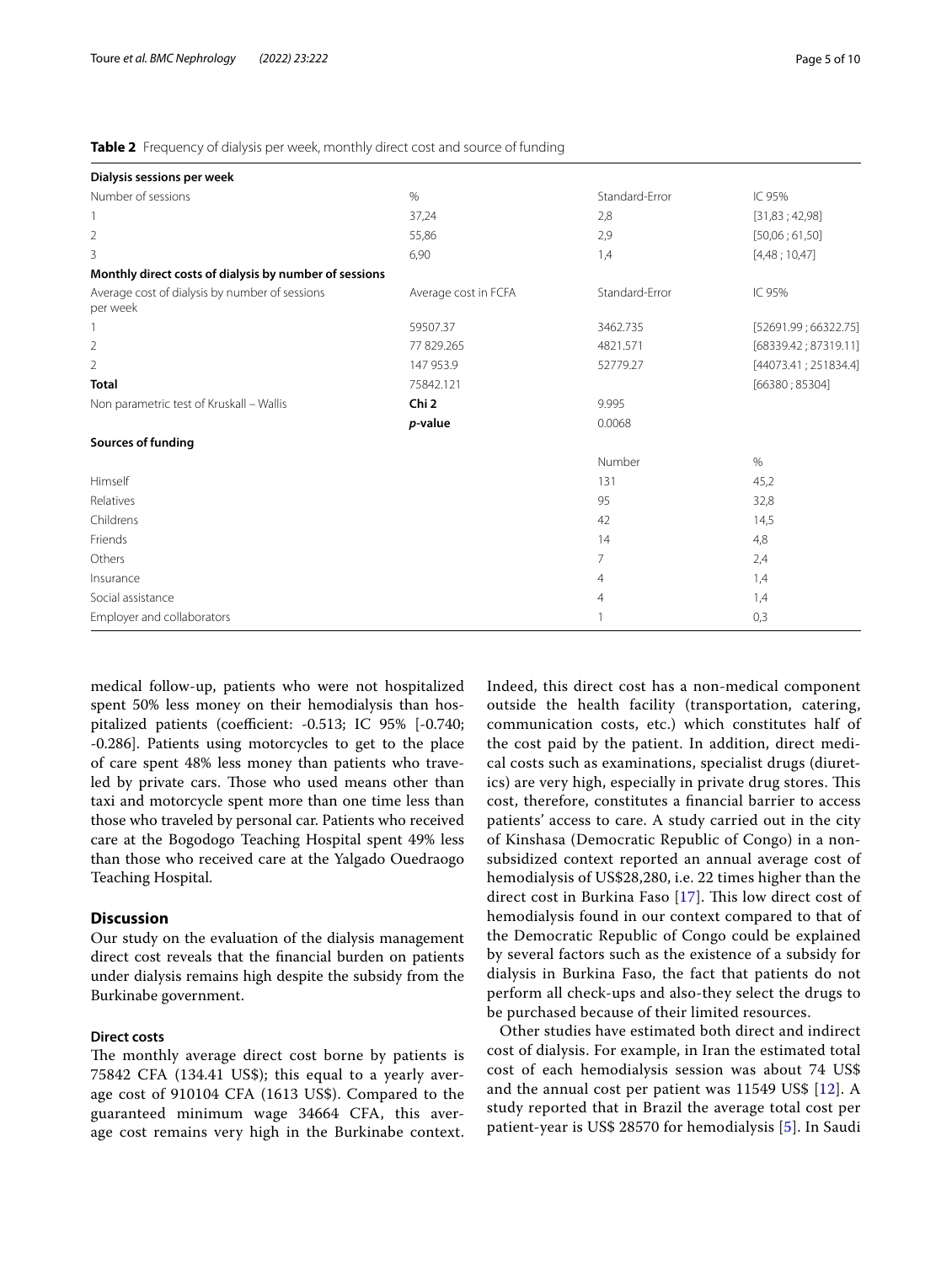# <span id="page-5-0"></span>**Table 3** Cost breakdown by patient socio-demographic and socio-economic characteristics

| Socio-demographic and socio-economic characteristics | Average cost in FCFA | <b>Standard-Error</b> | IC 95%               |
|------------------------------------------------------|----------------------|-----------------------|----------------------|
| Age (Years)                                          |                      |                       |                      |
| $12 - 22$                                            | 61 528.769           | 12782.49              | [36370.19; 86687.35] |
| $23 - 33$                                            | 57 686.8             | 4196.753              | [49426.72; 65946.88] |
| $34 - 44$                                            | 80 013.273           | 14304.68              | [51858.71; 108167.8] |
| $45 - 55$                                            | 75 418.685           | 8109.292              | [59457.93; 91379.44] |
| $56 - 66$                                            | 90 155.245           | 9512.978              | [71431.74; 108878.8] |
| 67 and over                                          | 91 607.778           | 13385.04              | [65263.26; 117952.3] |
| Non parametric test of Kruskall - Wallis             | Chi 2                | 12.272                |                      |
|                                                      | p-value              | 0.0312                |                      |
| Sex                                                  |                      |                       |                      |
| Female                                               | 75170.53             | 5443.334              | [64456.93; 85884.13] |
| Male                                                 | 76296.318            | 7181.621              | [62161.4; 90431.23]  |
| Non parametric test of Kruskall - Wallis             | Chi 2                | 0.501                 |                      |
|                                                      | p-value              | 0.4790                |                      |
| <b>Education level</b>                               |                      |                       |                      |
| Not schooling                                        | 53 777.54            | 3875.048              | [46150.64; 61404.44] |
| Primary                                              | 66 178.87            | 10273.65              | [45958.21; 86399.53] |
| Secondary                                            | 76 524.492           | 4752.949              | [67169.71; 85879.28] |
| University                                           | 108 125.46           | 21506.2               | [65796.82; 150454.1] |
| Schooling in arabic language                         | 65 129.9             | 9784.239              | [45872.5; 84387.3]   |
| Non parametric test of Kruskall - Wallis             | Chi 2                | 14.940                |                      |
|                                                      | p-value              | 0.0048                |                      |
| Occupation                                           |                      |                       |                      |
| Public sector                                        | 86 548.92            | 6925.858              | [72917.4; 100180.4]  |
| Private sector                                       | 113 863.63           | 31054.88              | [52741.21; 174986]   |
| Self employement                                     | 59 898.73            | 11736.62              | [36798.65; 82998.81] |
| Students/pupils                                      | 64 805.056           | 11588.57              | [41996.36; 87613.75] |
| Housewives                                           | 66 236.094           | 4608.069              | [57166.46; 75305.72] |
| Unemployed                                           | 53 692.742           | 4380.696              | [45070.63; 62314.86] |
| Invalid                                              | 82 206.857           | 22748.01              | [37434.07; 126979.6] |
| Retired                                              | 120 059.4            | 18388.27              | [83867.46; 156251.3] |
| Other                                                | 51 805.714           | 9391.692              | [33320.92; 70290.5]  |
| Non parametric test of Kruskall - Wallis             | Chi 2                | 36.720                |                      |
|                                                      | p-value              | 0.0001                |                      |
| Place of residence                                   |                      |                       |                      |
| Urban                                                | 70703.13             | 3597.831              | [63621.85; 77784.4]  |
| Rural                                                | 101117.6             | 22117.3               | [57586.16; 144649]   |
| Non parametric test of Kruskall - Wallis             | Chi 2                | 5.829                 |                      |
|                                                      | p-value              | 0.0158                |                      |
| Income periodicity                                   |                      |                       |                      |
| No income                                            | 61372.96             | 3246.261              | [54983.64; 67762.27] |
| Daily                                                | 49349.09             | 4907.64               | [39689.84; 59008.34] |
| Monthly                                              | 102541.2             | 12177.23              | [78573.94; 126508.5] |
| Trimestrial                                          | 94775.83             | 20038.14              | [55336.64; 134215]   |
| Annual                                               | 59942.2              | 8003.258              | [44190.14; 75694.26] |
| Non parametric test of Kruskall - Wallis             | Chi 2                | 23.672                |                      |
|                                                      | p-value              | 0.0001                |                      |
| Level of income                                      |                      |                       |                      |
| Lower than the minimum salary (34664 Fcfa)           | 59 457.784           | 2811.552              | [53924.07; 64991.5]  |
| 34664 to 99000 Fcfa                                  | 92 143.323           | 15 710.14             | [61222.52; 123064.1] |
| 100000 to 299 000 Fcfa                               | 101 838.86           | 17 267.83             | [67852.21; 135825.5] |
| 300000 to 499 000 Fcfa                               | 90 221.2             | 16 652.64             | [57445.37; 122997]   |
| 500 000 Fcfa and More                                | 127 972.57           | 21 434.27             | [85785.51; 170159.6] |
|                                                      |                      | 23.265                |                      |
| Non parametric test of Kruskall - Wallis             | Chi 2                |                       |                      |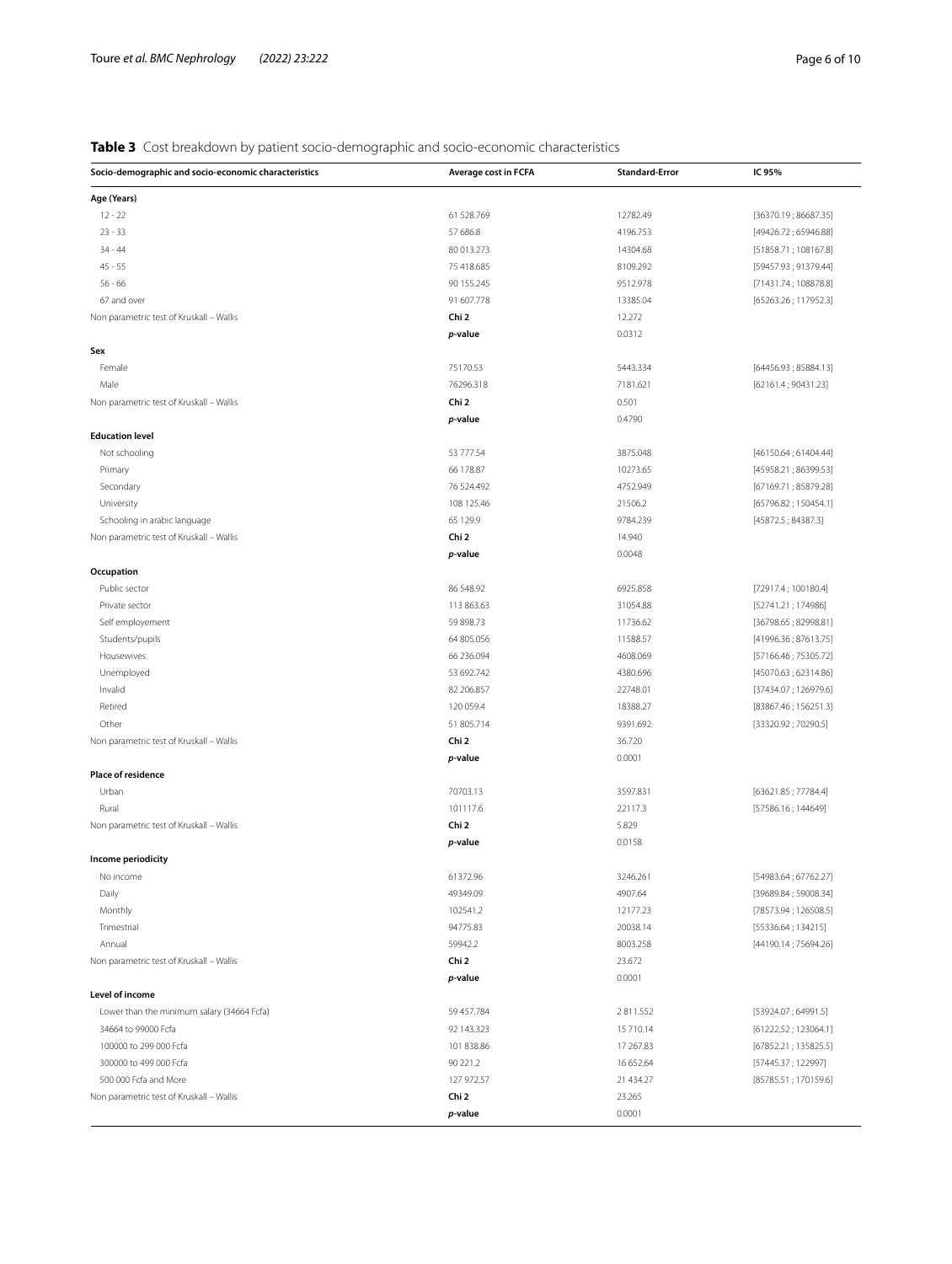## <span id="page-6-0"></span>**Table 4** Factors associated with the monthly direct cost of dialysis

| Log of direct costs                          | <b>Coefficients</b> | <b>Standard-Error</b> | p-value | IC 95%               |
|----------------------------------------------|---------------------|-----------------------|---------|----------------------|
| Income (CFA)                                 |                     |                       |         |                      |
| Under Guaranteed minimum wage<br>34,664(ref) | 0,000               |                       |         |                      |
| 34,664 - 99,000                              | 0,148               | 0,164                 | 0,366   | $[-0, 174; 0, 471]$  |
| 100,000 - 299,000                            | 0,109               | 0,157                 | 0,488   | $[-0,200;0,418]$     |
| 300,000 - 499,000                            | 0,195               | 0,231                 | 0,401   | $[-0,261;0,651]$     |
| 500,000 and more                             | 0,218               | 0,299                 | 0,466   | $[-0,370;0,806]$     |
| Distance (km)                                |                     |                       |         |                      |
| Under 5 (ref)                                | 0,000               | $\ddot{\phantom{0}}$  |         |                      |
| $5 - 9$                                      | 0,197               | 0,138                 | 0,155   | $[-0,075;0,468]$     |
| 10 and more                                  | 0,016               | 0,131                 | 0,906   | $[-0, 243; 0, 274]$  |
| Accompanying the patient                     |                     |                       |         |                      |
| With companion (ref)                         | 0.000               |                       |         |                      |
| Without companion                            | $-0,171$            | 0,087                 | 0,051   | $[-0,342;0,001]$     |
| Level of education                           |                     |                       |         |                      |
| Not schooling (ref)                          | 0,000               |                       |         |                      |
| Elementary                                   | 0,088               | 0,125                 | 0,483   | $[-0, 158; 0, 334]$  |
| Secondary                                    | 0,183               | 0,123                 | 0,141   | $[-0,061;0,426]$     |
| High education/ university                   | 0,143               | 0,161                 | 0,374   | $[-0, 174; 0, 460]$  |
| Arabic schooling                             | 0,112               | 0,156                 | 0,474   | $[-0, 195; 0, 418]$  |
| Occupation                                   |                     |                       |         |                      |
| Public sector (ref)                          | 0,000               |                       |         |                      |
| Private sector                               | 0,212               | 0,144                 | 0,144   | $[-0,073;0,497]$     |
| Self employement                             | $-0,251$            | 0,177                 | 0,157   | $[-0,600;0,097]$     |
| Student/pupil                                | 0,007               | 0,238                 | 0,976   | $[-0,462;0,477]$     |
| Housewife                                    | $-0,016$            | 0,198                 | 0,937   | $[-0,405;0,374]$     |
| Unemployed                                   | $-0,131$            | 0,181                 | 0,471   | $[-0,488;0,227]$     |
| Invalid                                      | 0,083               | 0,293                 | 0,778   | $[-0,494;0,660]$     |
| Retired                                      | $-0,032$            | 0,194                 | 0,870   | $[-0,414;0,350]$     |
| Other                                        | $-0,275$            | 0,268                 | 0,305   | $[-0,803; 0,252]$    |
| Location                                     |                     |                       |         |                      |
| Urban (ref)                                  | 0,000               | $\blacksquare$        |         |                      |
| Rural                                        | 0,338               | 0,116                 | 0,004   | [0,108;0,567]        |
| <b>Marital status</b>                        |                     |                       |         |                      |
| Married polygamist (ref)                     | 0,000               |                       |         |                      |
| Married monogamous                           | $-0,115$            | 0,123                 | 0,350   | $[-0, 358; 0, 127]$  |
| Divorced                                     | $-0,205$            | 0,164                 | 0,212   | $[-0,528;0,117]$     |
| Single                                       | $-0,295$            | 0,159                 | 0,064   | $[-0,607;0,018]$     |
| Concubinage                                  | $-0,083$            | 0,277                 | 0,766   | $[-0,628;0,463]$     |
| Hospitalization                              |                     |                       |         |                      |
| Hospitalized (ref)                           | 0.000               | ä,                    |         |                      |
| Non-hospitalized                             | $-0,513$            | 0,115                 | 0,000   | $[-0, 740; -0, 286]$ |
| Number of dialysis sessions                  |                     |                       |         |                      |
| $1$ (ref)                                    | 0,000               | ÷.                    |         |                      |
| $\overline{2}$                               | $-0,081$            | 0,160                 | 0,612   | $[-0, 395; 0, 233]$  |
| 3                                            | 0,097               | 0,230                 | 0,672   | $[-0, 355; 0, 550]$  |
| High blood pressure                          | 0,152               | 0,247                 | 0,538   | $[-0, 334; 0, 638]$  |
| <b>Diabetes</b>                              | $-0,167$            | 0,132                 | 0,207   | $[-0,426;0,093]$     |
| <b>Transports</b>                            |                     |                       |         |                      |
| Private car (ref)                            | 0,000               |                       |         |                      |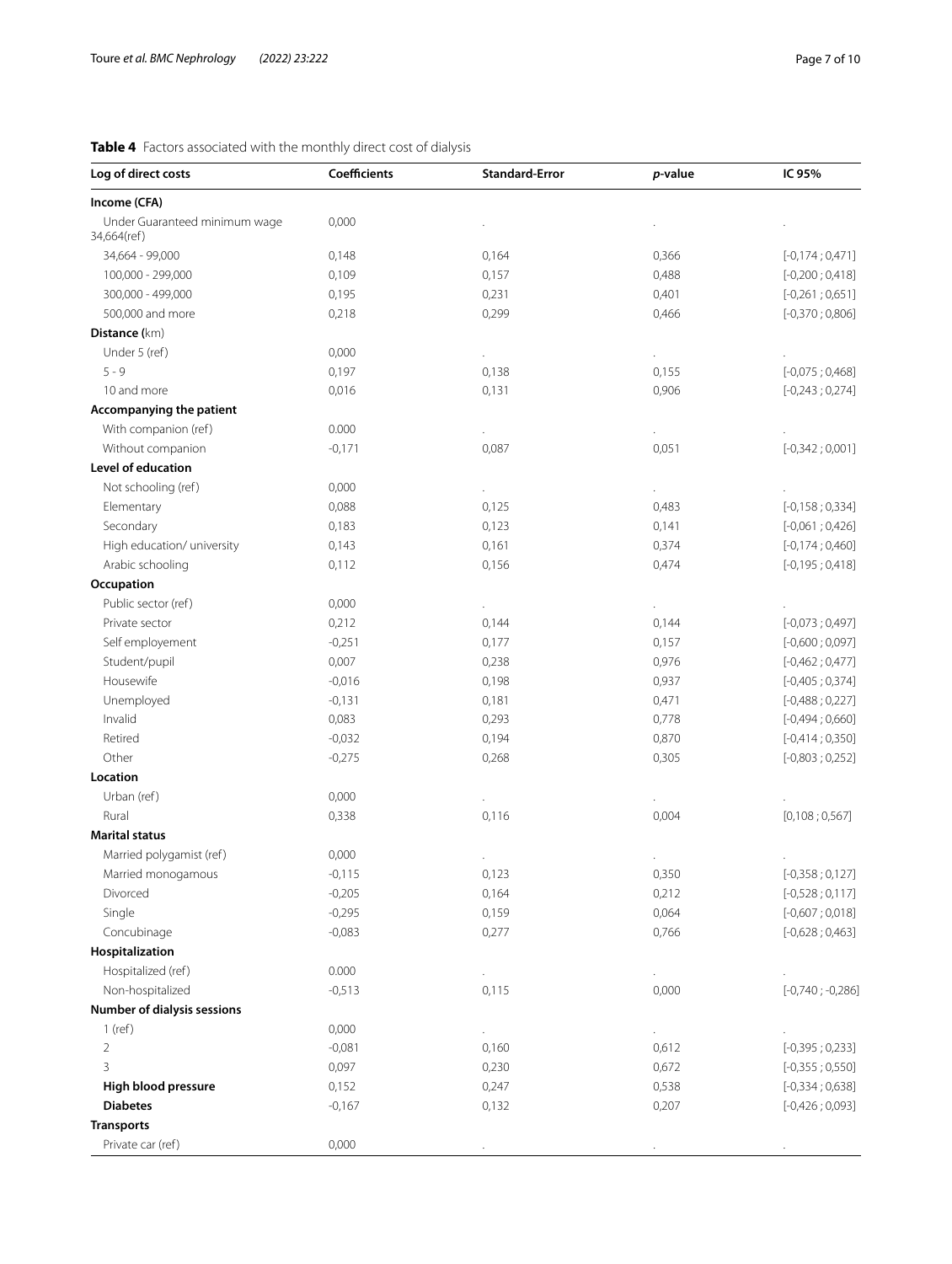## **Table 4** (continued)

| Log of direct costs              | <b>Coefficients</b> | <b>Standard-Error</b> | p-value | IC 95%               |
|----------------------------------|---------------------|-----------------------|---------|----------------------|
| Taxi                             | $-0,206$            | 0,150                 | 0,171   | $[-0,503; 0,090]$    |
| Motorcycle                       | $-0,482$            | 0,102                 | 0,000   | $[-0,684; -0,280]$   |
| Others                           | $-1,182$            | 0,274                 | 0,000   | $[-1, 722; -0, 641]$ |
| <b>Teaching Hospital</b>         |                     |                       |         |                      |
| Yalgado Ouédraogo (ref)          | 0,000               |                       |         |                      |
| Bogodogo                         | $-0,492$            | 0,176                 | 0,006   | $[-0,838; -0,146]$   |
| Tingandogo                       | $-0,217$            | 0,115                 | 0.061   | $[-0,444;0,010]$     |
| Lenght of care                   | 0,008               | 0,044                 | 0,851   | $[-0,078;0,094]$     |
| <b>Complications of dialysis</b> | 0,074               | 0,278                 | 0,789   | $[-0,473;0,622]$     |
| Hyperuricemia disease            | $-0,015$            | 0,174                 | 0,931   | $[-0,358;0,327]$     |
| Sickle cell disease              | 0,253               | 0,351                 | 0,471   | $[-0,438;0,945]$     |
| <b>Household size</b>            | 0,009               | 0,011                 | 0,390   | $[-0,012;0,030]$     |
| Sex                              |                     |                       |         |                      |
| Female (ref)                     | 0,000               |                       |         |                      |
| Male                             | $-0.050$            | 0,099                 | 0,613   | $[-0, 246; 0, 146]$  |
| Age (years)                      |                     |                       |         |                      |
| 12 - 22 (ref)                    | 0,000               |                       |         |                      |
| $23 - 33$                        | 0,181               | 0,217                 | 0,404   | $[-0, 246; 0, 608]$  |
| 34 - 44                          | 0,248               | 0,242                 | 0,307   | $[-0, 229; 0, 724]$  |
| $45 - 55$                        | 0,033               | 0,244                 | 0,894   | $[-0,448;0,514]$     |
| $56 - 66$                        | 0,127               | 0,255                 | 0,619   | $[-0,376;0,631]$     |
| 67 and more                      | $-0,095$            | 0,282                 | 0,737   | $[-0,651;0,461]$     |
| Constant                         | 6,248               | 2,434                 | 0,011   | [1,453; 11,043]      |

Arabia, the average total cost per hemodialysis session was calculated to be 297 US\$ [1,114 Saudi riyals (SR)], and the average total cost of dialysis per patient per year was 46 332 US\$ (173784 SR) [[18\]](#page-9-6).

## **Source of funding**

Our study reports that self-funding (45.5%), parental fnancing, and fnancial support from children remain the main sources of funding for patients. The low socioeconomic level, patients' disability, the lack of payment mechanisms through health insurance or social action could explain this result. In fact, few patients in Burkina Faso have health insurance or social action mechanisms. This could be explained by patients' lack of information about health insurance and the rarity of these mechanisms in our context. The absence of these indirect payment mechanisms can lead to inequality of access to care.

The breakdown of costs according to the sociodemographic and socio-economic characteristics of the patients showed that patients living in rural areas spent more than those in urban areas. This could be explained by the cost of transportation related to the distance travelled by these patients.

Retirees and private sector employees had a higher average expenditure than other occupations, respectively

120,059.4 and 113,863.63 CFA francs. This can be explained on the one hand by the age of retired people which leads to a fragility of the organism and which also exposes them to chronic pathologies. On the other hand, private sector employees beneft more from health insurance than others and probably have a higher salary.

## **Main associated factors**

The place of residence (urban or rural), the type of follow-up, the means of travel, and the place of care (university hospital) were the factors associated with the direct cost of dialysis. Indeed, the presence of a companion during care, residence in a rural area, ambulatory follow-up, use of personal cars, and care in the dialysis center of the Yalgado Teaching Hospital had a signifcant association with higher direct cost. Other studies in the Democratic Republic of Congo and China found comorbidity and residence environment as factors signifcantly associated with the cost of dialysis  $[6, 17]$  $[6, 17]$  $[6, 17]$ .

## **Strengths and limitations of the study**

This is the first study in Burkina Faso to examine the direct cost of dialysis management by patients. It is also one of the few studies that have analyzed the sources of funding for the direct cost of dialysis by patients. As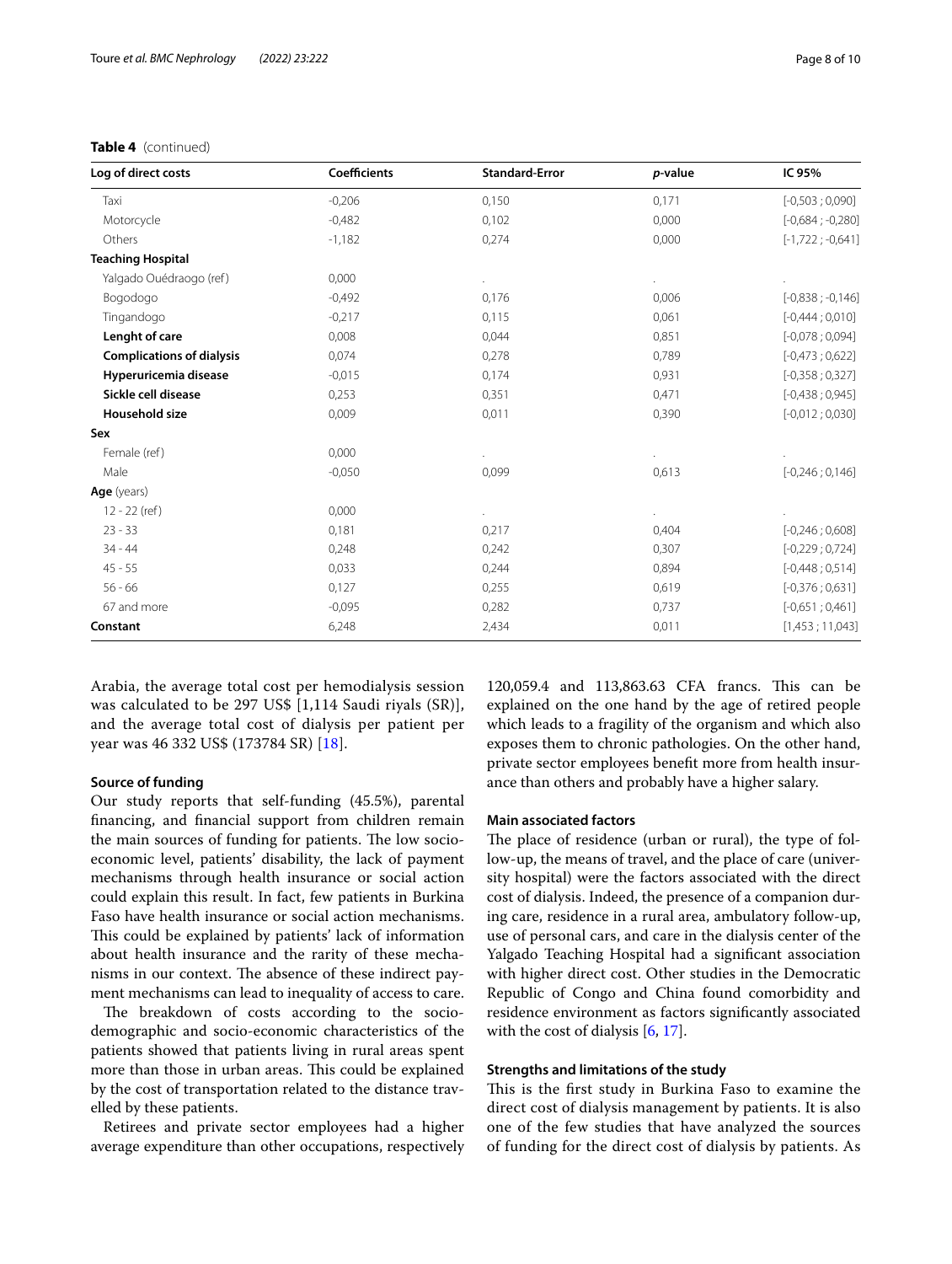limitations, this study was circumscribed to Ouagadougou public hemodialysis department. Tus, private and the countryside hemodialysis centers were not covered by the research.

## **Implications for research and practice**

The new knowledge gained from this study contributes to a better understanding of the cost of chronic kidney disease management in Ouagadougou. The results of this study will help to guide advocacy and actions for improving access to chronic kidney disease services in Burkina Faso. A larger study including private and countryside hemodialysis centers will provide more important data for a holistic understanding of the cost for managing chronic kidney disease in Burkina Faso. Nonetheless, establishing a functional health insurance system is a priority to alleviate health expenses for patients under dialysis in this country.

## **Conclusion**

The average cost of dialysis services borne by patients and their families is very high in Burkina Faso (34664 CFA or 61.4 US\$), representing 2.1 times the guaranteed minimum interprofessional wage. This study revealed that a chronic renal failure requiring dialysis greatly increases the precariousness of patients' livelihoods. Therefore, to alleviate these patients' expenses, it is paramount to extend the state subsidy package to the cost of drugs and promote health insurance for equitable cares.

#### **Acknowledgments**

#### Our thanks go to:

To the Directors of the Teaching Hospital Bogodogo, Tingandogo and Yalgado Ouédraogo, to the heads of the services and to the diferent teams in the hemodialysis centers, for having authorized this study and for their invaluable help and involvement in the realization of this work.

To Mr. Yann Tapsoba and Mr. Lougmane Ouedraogo for their support in the statistical analysis, their availability and for their immense contribution to the realization of this work.

The authors would like to thank the association of renal failure patients in Burkina Faso for their availability. We also thank all the patients who participated in this study.

#### **Authors' contributions**

Study design: AOT, MDB, FYB. Data collection: AOT. Data analysis: AOT, AD, SC, AMS, AOS, KK, BSC. Initial drafting of the manuscript: AOT, AD, SC, AMS, KK and BSC. Revision of the manuscript: MDB, FYB, SK. The author(s) read and approved the fnal manuscript

#### **Funding**

Non Applicable

### **Availability of data and materials**

The data supporting the results of this study are available from [Amadou Oury Toure] but restrictions apply to the availability of these data and are therefore not publicly available, as our research group is working on further analyses using the same data which will then be submitted for publication. However, these data are available upon reasonable request to the corresponding author [Amadou Oury Toure].

#### **Declarations**

#### **Ethics approval and consent to participate**

We obtained ethical approval (N°2020-8-165) from the Ethics Committee for Health Research of Burkina Faso to conduct this study. To respect ethical principles, written informed consent (assent for minors) was obtained from each participant before the interview. The patient could choose to delegate another family member to answer the questions on his or her behalf if the person had more information about the expenses incurred. Confdentiality of the data collected from the participants was ensured during and after the survey. All methods were applied in accordance with the relevant quidelines and regulations.

Informed consent was obtained from both the adult participants and the parent(s)/guardian(s) of all under-16s.

#### **Competing interest**

None declared

#### **Consent for publication**

All participants in this study have given their favorable opinion for the publication of the results.

#### **Author details**

<sup>1</sup> Center for Research in Reproductive Health/Cellule de recherche en santé de la reproduction en Guinée (CERREGUI), Conakry, Guinea. <sup>2</sup>National Center for Training and Research in Rural Health in Maferinyah Guinea /Centre national de formation et de recherche en santé rurale à Maferinyah Guinée, Maferinyah, Guinea. <sup>3</sup>Institut de Recherche en Sciences de la Santé (IRSS) Burkina Faso, Ouagadougou, Burkina Faso. 4 African Institute of Public Health (IASP) Burkina Faso/Institut Africaine de Santé Publique Burkina Faso, Ouagadougou, Burkina Faso.

## Received: 15 January 2022 Accepted: 10 June 2022 Published online: 23 June 2022

#### **References**

- <span id="page-8-0"></span>1. Asserraji M, Maoujoud O, Belarbi M, Oualim Z. Profl épidémiologique de l'insuffisance rénale terminale à l'hôpital Militaire de Rabat, Maroc. Pan Afr Med J. 2015;20:439.
- <span id="page-8-1"></span>2. Thuret R, Timsit MO, Kleinclauss F. Insuffisance rénale chronique et transplantation rénale. Progrès en urologie. 2016;26(15):882–908.
- <span id="page-8-2"></span>3. Arogundade FA, Barsoum RS. CKD prevention in Sub-Saharan Africa: a call for governmental, nongovernmental, and community support. Am J Kidney Dis. 2008;51(3):515–23.
- <span id="page-8-3"></span>4. de Vries EF, Los J, de Wit GA, Hakkaart-van RL. Patient, family and productivity costs of end-stage renal disease in the Netherlands; exposing non-healthcare related costs. BMC Nephrol. 2021;22(1):1–9.
- <span id="page-8-10"></span>5. de Abreu MM, Walker DR, Sesso RC, Ferraz MB. A cost evaluation of peritoneal dialysis and hemodialysis in the treatment of end-stage renal disease in Sao Paulo, Brazil. Peritoneal Dialysis Int. 2013;33(3):304–15.
- <span id="page-8-4"></span>6. Zhang H, Zhang C, Zhu S, Ye H, Zhang D. Direct medical costs of endstage kidney disease and renal replacement therapy: a cohort study in Guangzhou City, southern China. BMC Health Serv Res. 2020;20(1):1–14.
- <span id="page-8-5"></span>7. Benain J-P, Faller B, Briat C, Jacquelinet C, Brami M, Aoustin M, et al. Coût de la prise en charge de la dialyse en France. Néphrol Thérapeutique. 2007;3(3):96–106.
- <span id="page-8-6"></span>8. Vuignier Y, Pruijm M, Jarrayah F, Burnier M. Dialyse et écologie : est-il possible de faire mieux à l'avenir. Rev Med Suisse. 2013;9:468–72.
- <span id="page-8-7"></span>9. Kim S-H, Jo M-W, Go D-S, Ryu D-R, Park J. Economic burden of chronic kidney disease in Korea using national sample cohort. J Nephrol. 2017;30(6):787–93.
- <span id="page-8-8"></span>10. Saran R, Robinson B, Abbott KC, Agodoa LY, Bhave N, Bragg-Gresham J, et al. US renal data system 2017 annual data report: epidemiology of kidney disease in the United States. Am J Kidney Dis. 2018;71(3):A7.
- <span id="page-8-9"></span>11. Sabrina A, Brahim F, Ounissa B. Évaluation des coûts hospitaliers de la prise en charge de l'insuffisance rénale chronique terminale (IRCT) en Algérie:Etude comparative entre deux secteurs l'EPH d' Akbou et clinique privé Rameau d'Olivier dans la wilaya de. 2018.